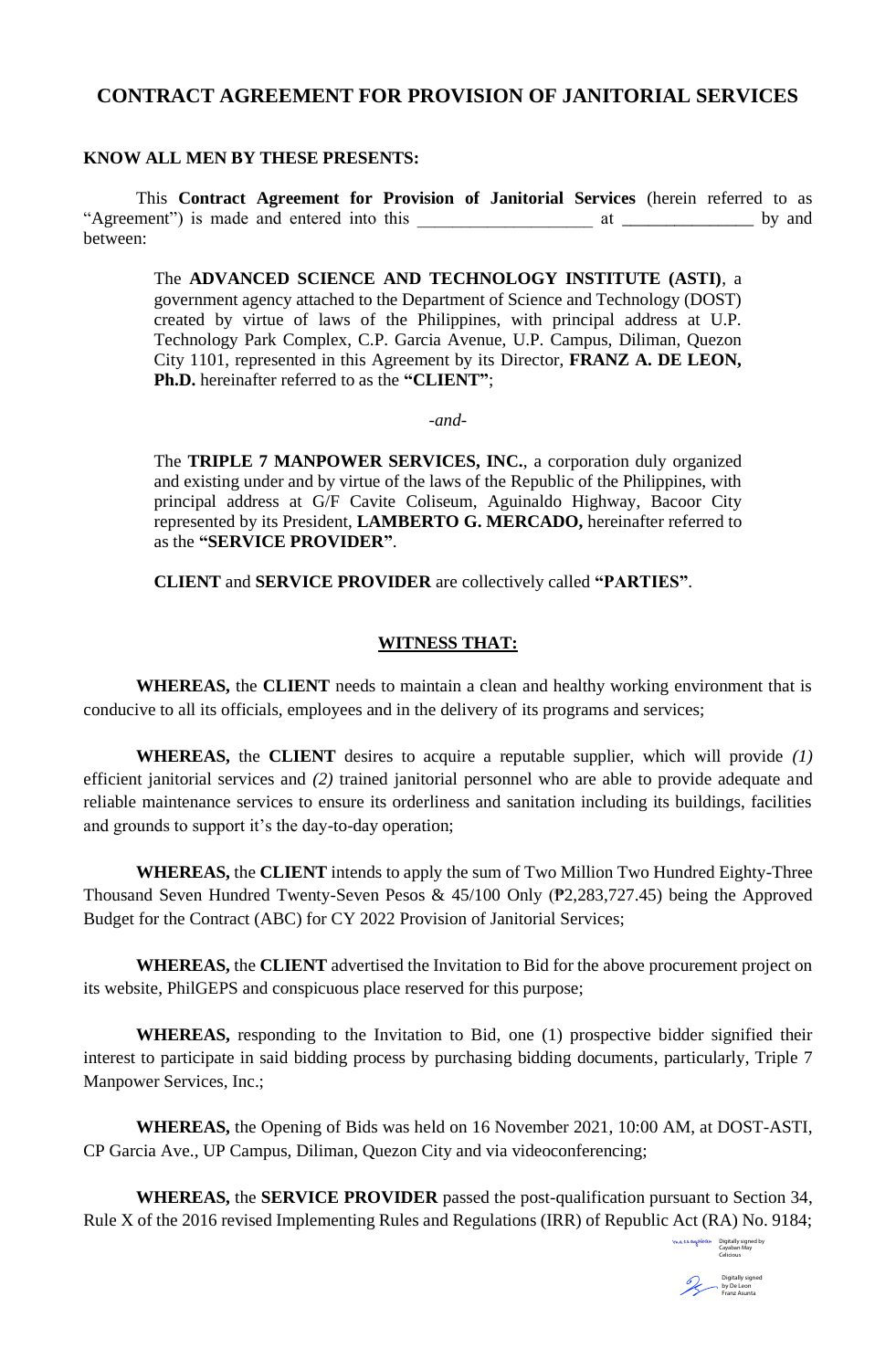**WHEREAS,** the **SERVICE PROVIDER** had been found to be the Single Calculated Responsive Bid pursuant to Section 34.4 of the revised IRR of RA No. 9184;

**WHEREAS,** the recommendation to award the contract in favor of the **SERVICE PROVIDER** through BAC Resolution No. 21-12-182-EPA dated 06 December 2021 had been elevated by the BAC to the Director for approval;

**WHEREAS,** the Director approved the award of contract to the **SERVICE PROVIDER** in the amount of Two Million Thirty-Five Thousand Seven Hundred Eighty-Seven Pesos and 88/100 Only (₱2,035,787.88);

**NOW, THEREFORE,** for and in consideration of the foregoing, this Agreement is entered by and between the **CLIENT** and the **SERVICE PROVIDER** with the following covenants, to wit:

## **I. PLACE OF ASSIGNMENT**

A. Janitorial personnel shall be assigned to the following addresses of the **CLIENT**:

- 1. Five (5) janitorial personnel at DOST-ASTI Bldg., CP Garcia Ave., UP Technopark Complex, UP Campus, Diliman, Quezon City 1101; and
- 2. Two (2) janitorial personnel at Electronics Product Development Center (EPDC), MIRDC Comp., Gen. Santos Ave., Bicutan 1631, Taguig City.

## **II. QUALIFICATIONS OF THE SERVICE PROVIDER**

- A. The **SERVICE PROVIDER** should have at least three (3) years of experience in providing janitorial and/or housekeeping services. They shall provide seven (7) janitorial personnel, one (1) of which shall be designated as Janitorial Supervisor who will be assigned to monitor and supervise janitorial personnel. All janitorial personnel are subject to a quarterly evaluation at the sole discretion of the **CLIENT**.
- B. Other qualifications of the Service Provider include:
	- 1. Must be a duly licensed and registered Service Provider with the Department of Labor and Employment;
	- 2. Must be duly registered with the Securities and Exchange Commission, Department of Trade and Industry, or Cooperative Development Authority;
	- 3. Must be duly registered with the Social Security System (SSS), Home Development Mutual Fund (PAG-IBIG) and Philippine Health Insurance Corporation (PHILHEALTH);
	- 4. Must be duly registered with the Bureau of Internal Revenue;
	- 5. Net Financial Contracting Capacity at least equal to the ABC or Committed Line of Credit at least equal to  $10\%$  of ABC; and by Cayaban May

Celicious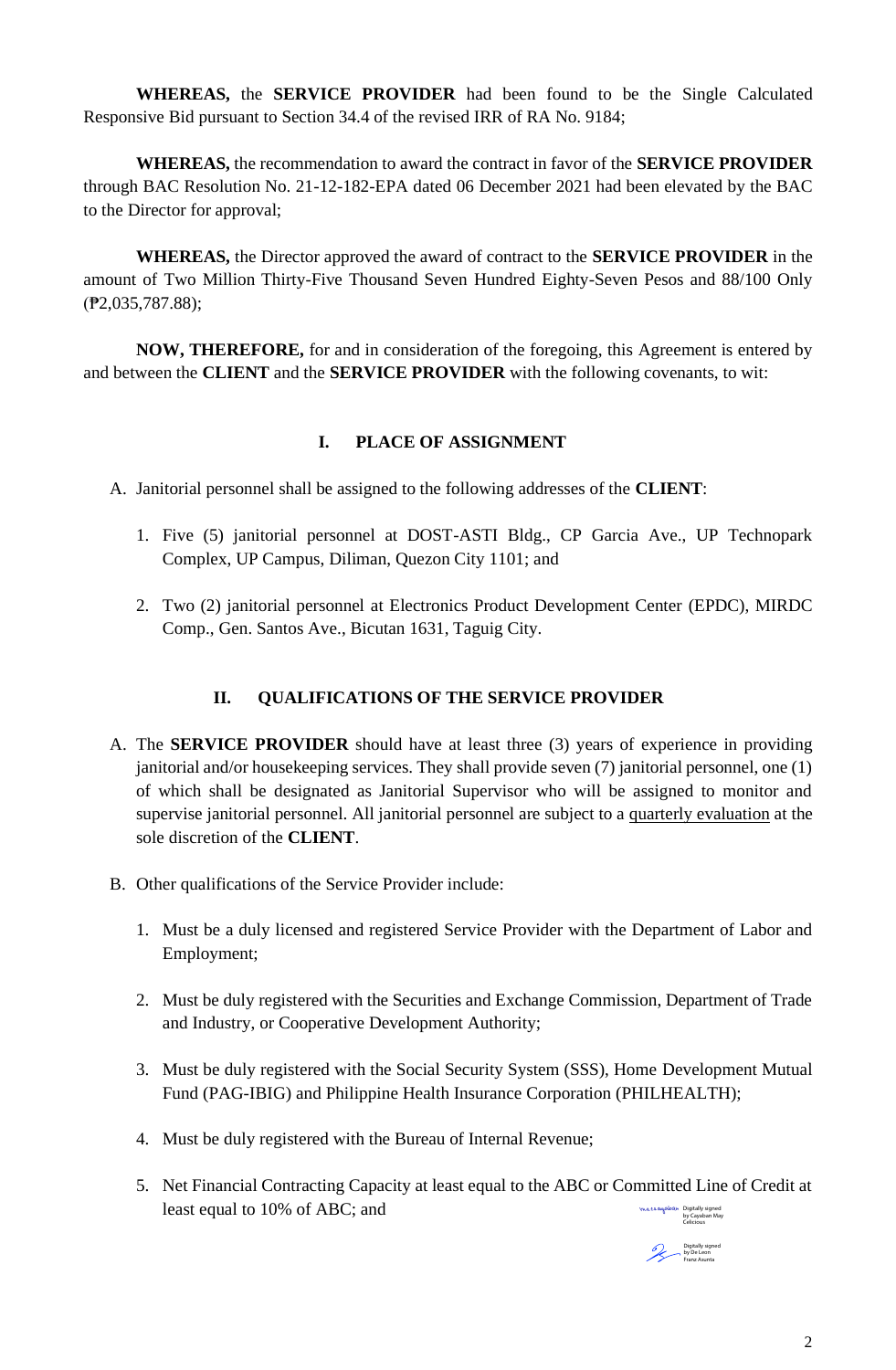6. Client/Customer Feedback Form, with at least Very Satisfactory in rating, from at least one (1) government agency or private corporation, with whom **SERVICE PROVIDER** has a past or ongoing contract for three (3) years. The **SERVICE PROVIDER**, however, may submit Client/Customer Feedback Forms from multiple clients as long as the aggregate period of the past or ongoing contracts is not less than three (3) years.

### **III. WORK SCHEDULE**

A. Janitorial personnel shall render eight (8) hours of service and one (1) hour break. The following schedule shall be observed by the janitorial personnel assigned to the **CLIENT**:

### 1. DOST-ASTI

Provide janitorial force consisting of five (5) janitorial personnel, one (1) of which will be designated as the Janitor Supervisor, who shall work from Monday to Saturday, observing the following schedules:

- a. Monday to Friday
	- Four (4) Janitorial Personnel 7:00 AM to 4:00 PM
	- One (1) Janitorial Personnel 9:00 AM to 6:00 PM
- b. Saturday
	- All Janitorial Personnel 8:00 AM to 5:00 PM
- 2. EPDC

Provide janitorial force consisting of two (2) janitorial personnel to work eight (8) hours a day, six (6) day a week, from Mondays to Saturdays (8:00 AM to 5:00 PM).

- B. The **SERVICE PROVIDER**, thru the Janitorial Supervisor, shall provide the schedule for the month to be approved by the **CLIENT**. No work shall be rendered or performed during legal and special public non-working days.
- C. Sleeping while on duty is not allowed. The **SERVICE PROVIDER** must impose disciplinary action to its janitorial personnel caught sleeping while on his / her duty.
- D. The **SERVICE PROVIDER** must provide "substitute or reliever" in case of absence of one or more janitorial personnel to ensure continuous and uninterrupted services, at no cost to the **CLIENT**. Likewise, a log sheet or logbook must be provided by the **SERVICE PROVIDER** to confirm daily logs of all janitorial personnel.
- E. The **SERVICE PROVIDER** shall be responsible in supervising and monitoring its employees to ensure that they efficiently perform their duties and responsibilities as herein indicated.
- F. The **SERVICE PROVIDER** shall always ensure that all the tools and equipment as required in the contract be available for use and that there will be no delay in the provision of general cleaning, maintenance and other related services. Digitally signed by Cayaban May

Digitally signed by De Leon Franz Asunta

Celicious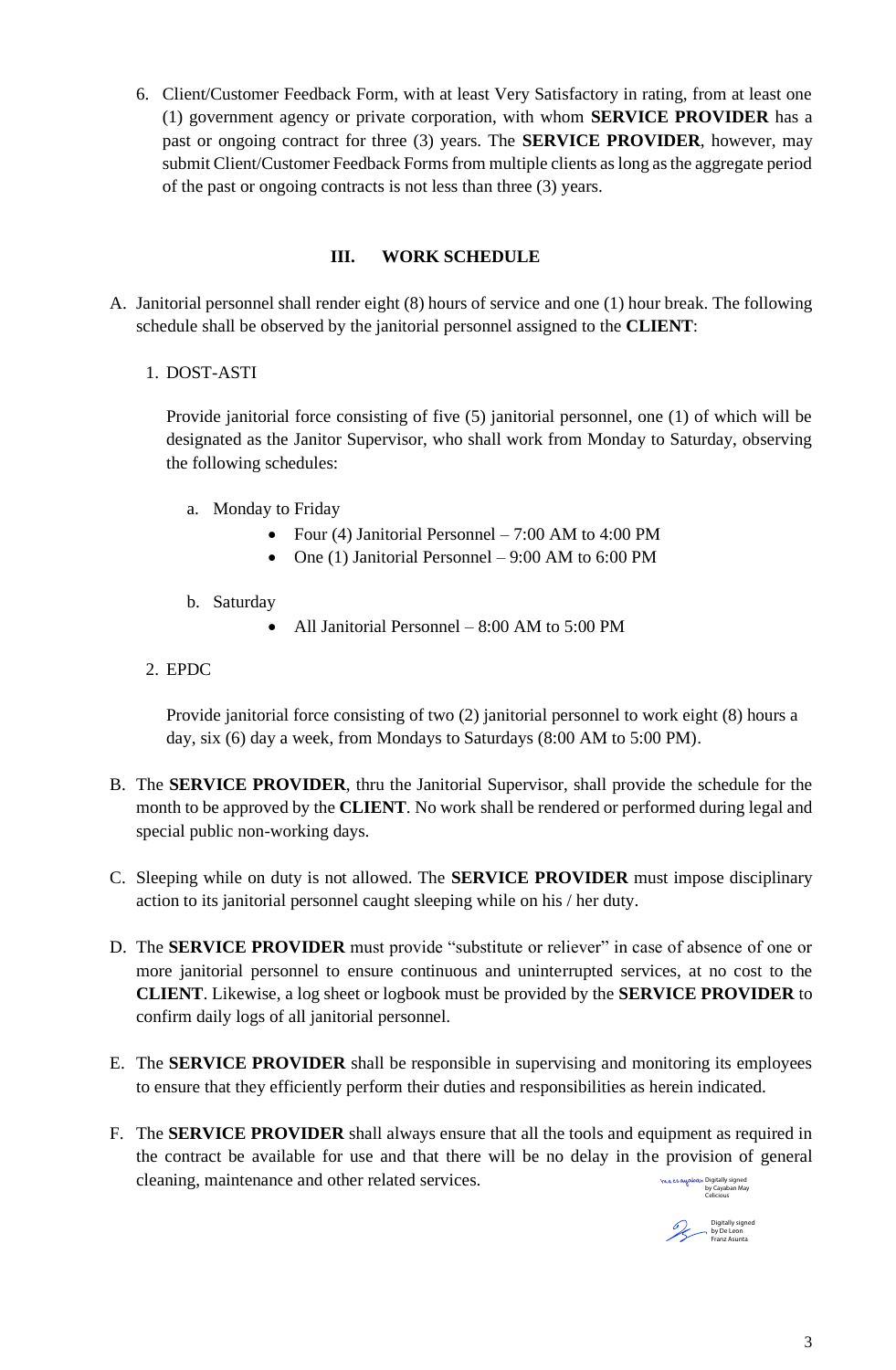## **IV. WORKWEAR**

- A. The **SERVICE PROVIDER** must provide proper uniform or workwear, as well as instruct janitorial personnel to wear the same, while inside the **CLIENT's** premises from Monday to Saturday, for proper identification.
- B. The **SERVICE PROVIDER's** personnel shall wear identification cards (IDs) when they enter and while inside the **CLIENT's** premises. Wearing of proper uniform or workwear is mandatory.
- C. The **SERVICE PROVIDER** shall provide safety work clothing to protect worker while performing delicate tasks. Safety shall not be compromised at all times.

# **V. QUALIFICATIONS OF JANITORIAL PERSONNEL**

- A. One (1) Janitor Supervisor (at DOST-ASTI)
	- 1. High school graduate. High School diploma and transcript of records must be submitted;
	- 2. Must be physically fit to work. Medical certificate / clearance from a government physician, as well as drug test results must be submitted;
	- 3. Must be of good moral character, reputation courteous, alert and without any criminal or police record. Police and National Bureau of Investigation (NBI) clearances must be submitted; and
	- 4. At least one (1) year work experience in a government agency / facility.
- B. Six (6) Janitorial Personnel
	- 1. Two (2) years completion in high school. Transcript of records must be submitted;
	- 2. Must be physically fit to work. Medical certificate / clearance from a government physician, as well as drug test results must be submitted;
	- 3. Must be of good moral character, reputation courteous, alert and without any criminal or police record. Police and National Bureau of Investigation (NBI) clearances must be submitted; and
	- 4. At least one (1) year work experience in a government agency / facility.

# **VI. DUTIES AND RESPONSIBILITIES OF JANITORIAL PERSONNEL**

- A. Duties and responsibilities of the assigned Janitorial Supervisor shall include but not limited to the following:
	- 1. Make rounds to check his/her subordinates, provides special cleaning instructions and/or assignment, and ascertain compliance with directives;
	- 2. Conducts inspection to check cleanliness and orderliness of the premises, and informs his/her subordinate of corrections necessary; Digitally signed by Cayaban May Celicious

4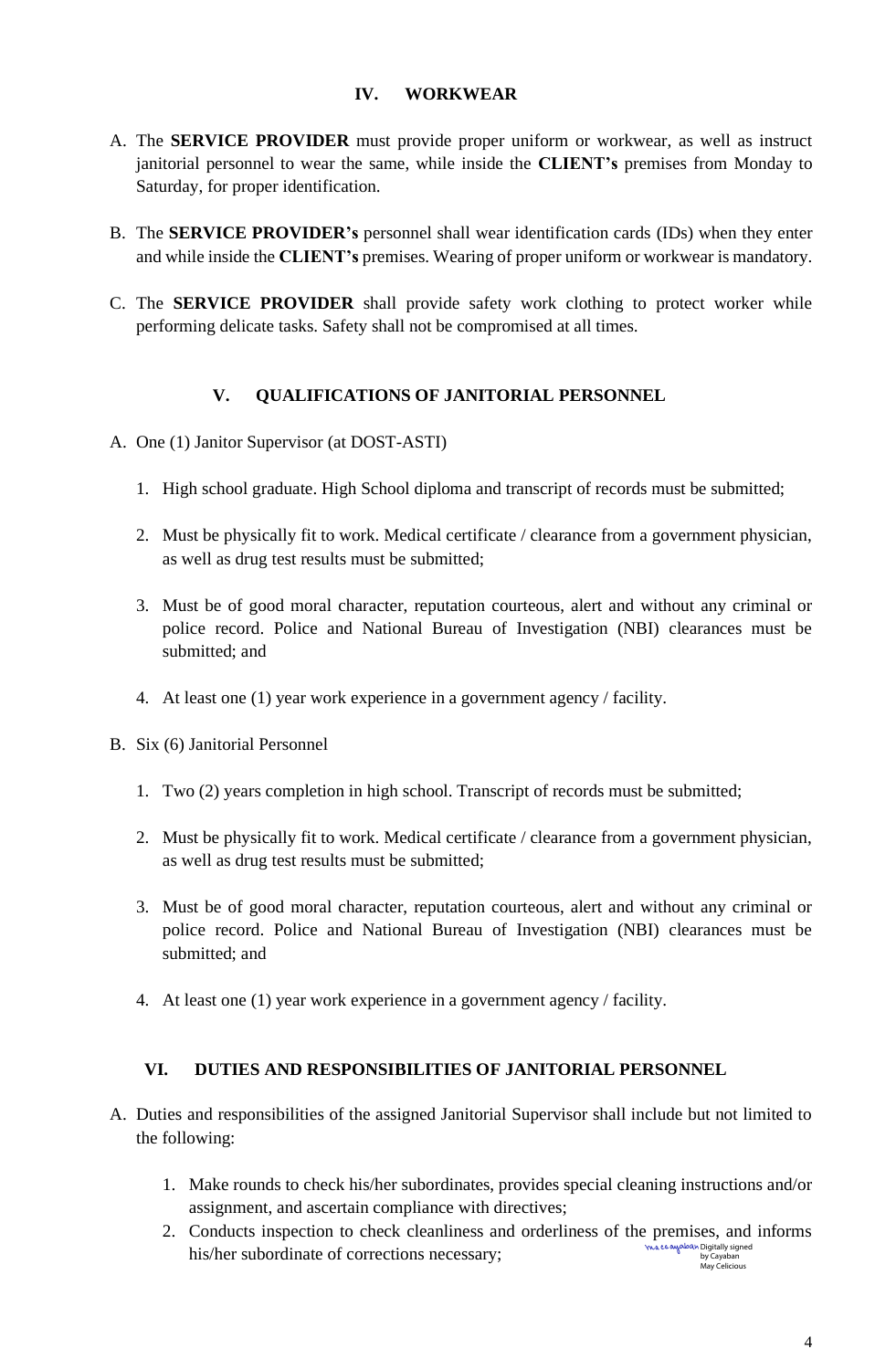- 3. Determines materials, supplies needed and timely informs the Property and Supply Section of the requirement; and
- 4. Trains subordinates on proper cleaning methods, use of equipment, safety practice and work regulations.
- B. The Janitorial Personnel shall perform the following:
	- 1. Maintain the cleanliness and orderliness of the building and premises. This includes protection of properties from damage or destruction in connection with the janitorial activities rendered, preservation of confidentiality of DOST-ASTI and EPDC records, and proper collection and disposal of garbage; and
	- 2. Miscellaneous services to be performed whenever required i.e., logistical assistance during meetings and conferences; hauling of office furniture, fixtures and equipment; and other necessary errand works within and outside the DOST-ASTI and EPDC premises, as requested by DOST-ASTI and EPDC officials and personnel.

## **VII. SCOPE OF SERVICES**

- A. Janitorial personnel shall render eight (8) hours of work a day, from Monday to Saturday in order to perform the following tasks:
	- 1. DAILY PERIODIC ROUTINE. The daily routine services of janitorial personnel shall include:
		- a. Sweeping, dusting, mopping and polishing floors of all rooms, corridors, lobbies, and stairs and entrances or areas which may be specified by the DOST-ASTI and EPDC;
		- b. Cleaning and wiping of all office tables, glass tops, furniture and fixture, equipment, appliances, window ledges, counters, doorknobs, and glass partitions and doors;
		- c. Cleaning and sanitizing of comfort rooms (CRs) at least three (3) times a day, pantries, bath and kitchens sinks and removal of spots or stains from floors and other surfaces;
		- d. Fetching water and filling of container in the CRs when water is not available;
		- e. Cleaning of driveways, parking spaces and immediate surroundings of the buildings;
		- f. Proper disposal of solid waste from various parts of the area assigned to the designated trash storage of the DOST-ASTI and EPDC compound;
		- g. Upkeep of indoor potted plants;
		- h. Prepare and serve refreshments during conferences and/or meetings; and
		- i. Maintenance of landscape including but not limited to watering of plants, weeding gardens, trimming trees and shrubs, and keeping green spaces and walkways clear of debris and litter.
	- 2. WEEKLY PERIODIC ROUTINE. The weekly routine services of janitorial personnel shall include:
		- a. Spot scrubbing, dirt stain removal and cleaning of chairs, carpets, and rugs;
		- b. Thorough cleaning, washing and scrubbing of all rooms and CRs facilities;
		- c. Cleaning and polishing on the inner surfaces of all window glasses, sun baffles, walls, counters, light diffusers, picture frames and wall hanging;
		- d. Washing, scrubbing, stripping, waxing and polishing floors;
		- e. Disinfecting of all bathrooms; and
		- f. Any other works advised by the DOST-ASTI and EPDC in connection with the service. Digitally signed by Cayaban May Celicious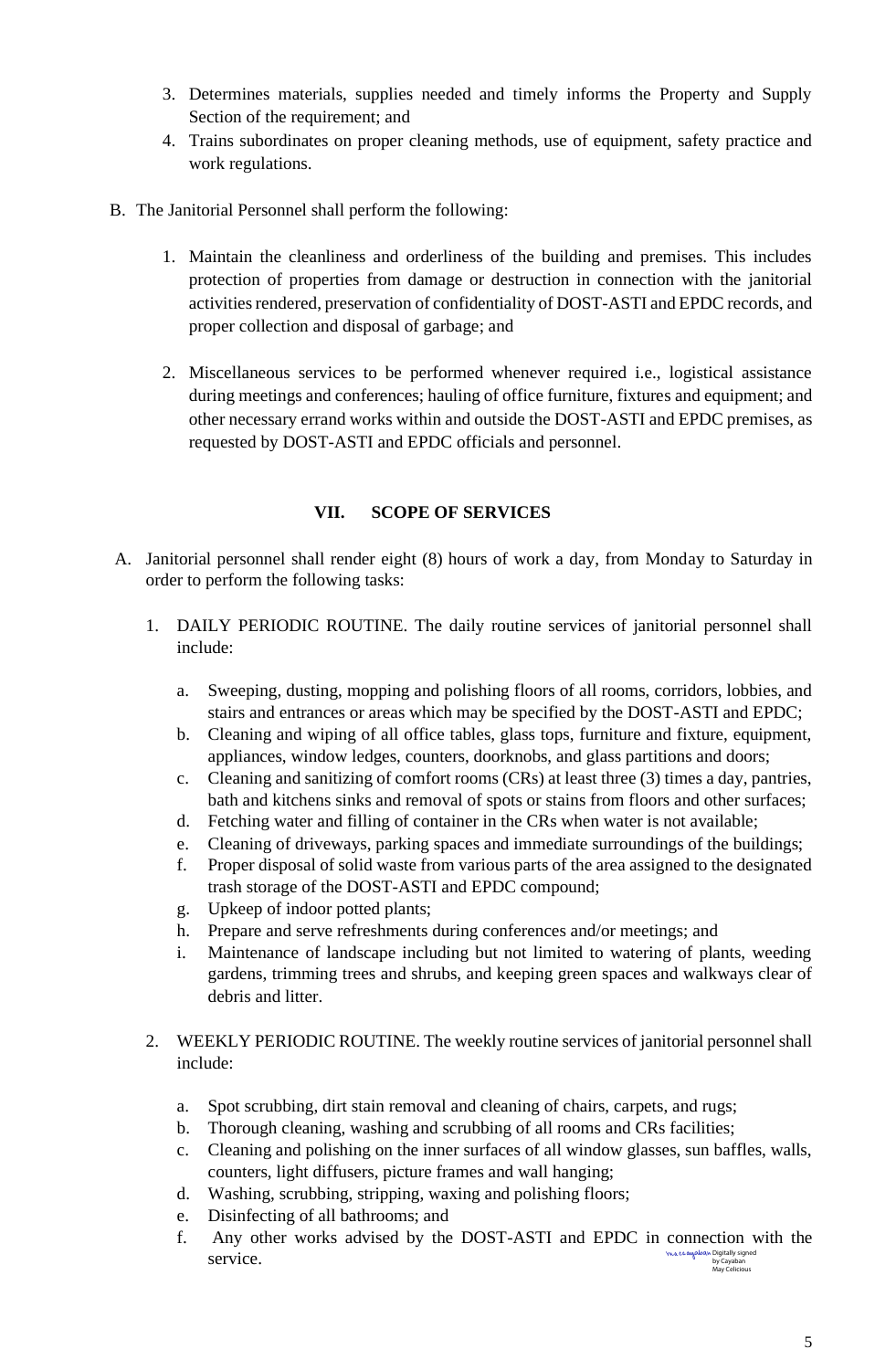- 3. MONTHLY PERIODIC ROUTINE. The monthly routine services of janitorial personnel shall include:
	- a. Dusting and removing of cobwebs from ceiling of the premises;
	- b. Cleaning of ornamental plants and polishing stair railings and metal signs;
	- c. General cleaning of draperies and blinds;
	- d. Spraying of insecticides and other pest control activities, when necessary;
	- e. Refilling of liquid deodorizers, liquid soaps and among others in all bathrooms; and
	- f. Trimming of grass / shrubs in the DOST ASTI grounds.
- 4. QUARTERLY PERIODIC ROUTINE. The quarterly routine services of janitorial personnel shall include:
	- a. Thorough general cleaning of all areas including windows; and
	- b. Thorough shampooing of all chairs, panels, carpets and rugs.
- 5. MISCELLANEOUS ROUTINE AND OTHER SERVICES. Miscellaneous services to be rendered by janitorial personnel as per request of the concerned units of the DOST-ASTI shall include, but not limited to:
	- a. Carrying, transporting or moving of office furniture, equipment or supplies within and/or outside premises as may be assigned from time to time or during major DOST-ASTI activities;
	- b. Report any damage/leaking pipe plumbing, water and toilet facilities, electrical installations, and any damaged furniture and fixture that will need immediate repair;
	- c. Errand services as required by concerned DOST-ASTI and EPDC units. In performing errand services, the janitorial personnel must fill out a Pass Slip, duly authorized by the Janitor Supervisor, which shall be submitted to the security guard on duty in order to be informed of his/her whereabouts or itinerary in case of the need to be located or contracted; and
	- d. Render extra hours of service during special occasions and affairs celebrated/held by DOST-ASTI.
- 6. The Janitor supervisor must, on top of his / her regular duties:
	- a. Submit to the Chief Administrative Officer (CAO) and/or Property and Supply Section a monthly manpower schedule every first Monday of the month;
	- b. Submit to the CAO and/or Property and Supply Section a projected monthly and quarterly schedule of cleaning within ten (10) days from assumption of duties;
	- c. Evaluate and verify employee performance through a review of completed work assignments. He / She shall submit to the CAO and/or Building Administrator quarterly performance evaluation of the janitorial staff;
	- d. Ensure compliance and implementation of DOST-ASTI's rules and regulations apart from the cleanliness and sanitation of its premises;
	- e. Conduct inspection of the premises to ensure clean and safe conditions and inspect equipment for cleanliness and repair;
	- f. Prepare daily bathroom cleaning checklist, checklist must attached to the back of each CR's door;
	- g. Ensure delivery of supplies needed by its complement for the month and quarter and submit therewith a list/inventory thereof to the CAO and/or Property/Supply Officer every first Monday of the month;
	- h. Determine, on a monthly basis, the materials, supplies, and equipment needed;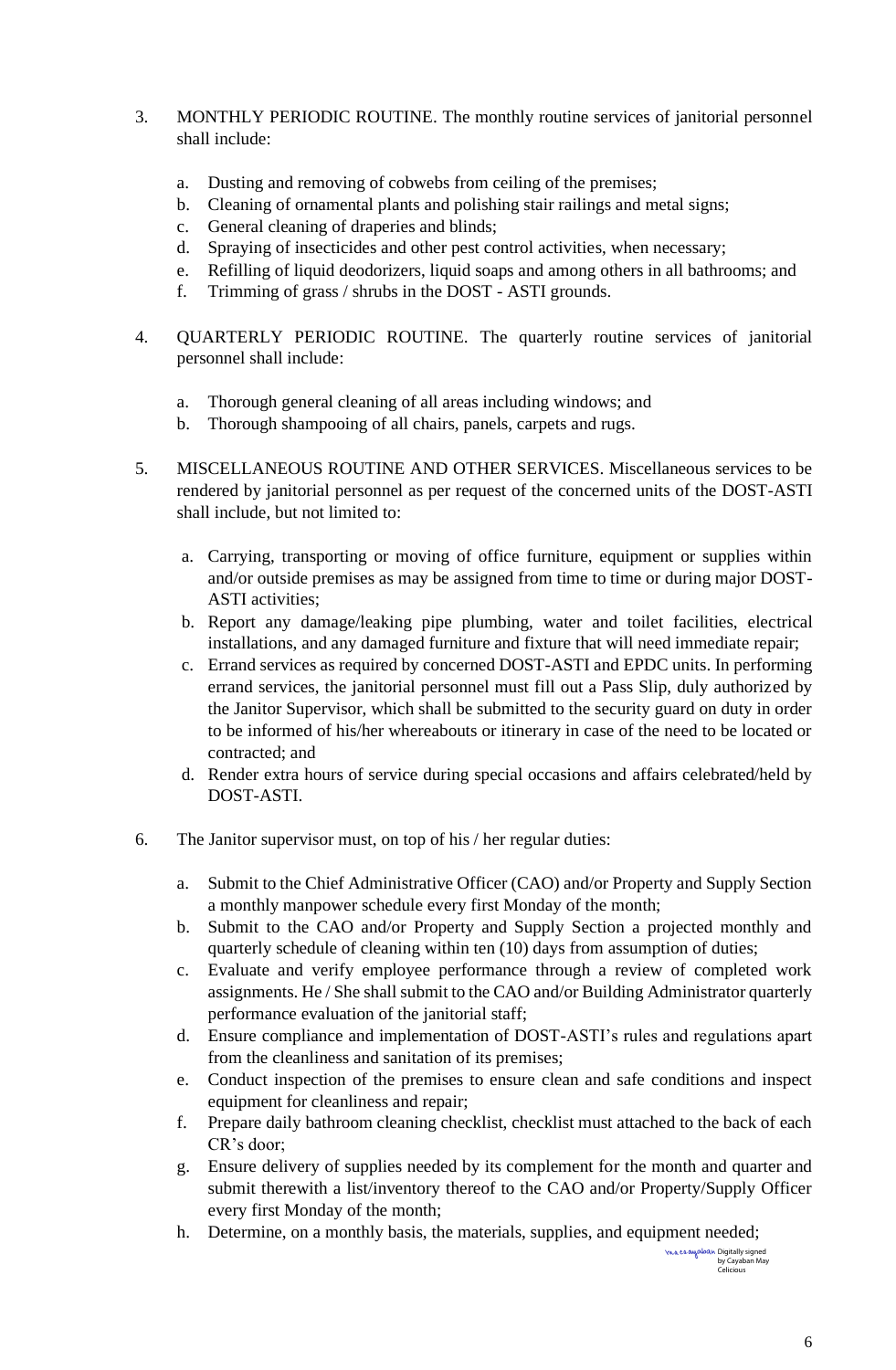- i. Submit every first Monday of the month to the CAO and/or Property/Supply Officer a report of the supplies consumed during the previous month and an inventory of the remaining supplies to be consumed for the year; and
- j. Ensure correctness of daily log entries of all janitorial personnel assigned to the DOST-ASTI.

#### **VIII. SUPPLIES, MATERIALS AND EQUIPMENT**

The **SERVICE PROVIDER** shall provide the following type and quantity of tools, supplies, materials and equipment, which must be of guaranteed high quality to ensure maximum cleaning results:

**A.** The **SERVICE PROVIDER** must provide the following equipment and materials ten **(10) calendar days upon deployment of janitorial personnel to DOST-ASTI and EPDC:**

|                                        |             | <b>QUANTITY</b> |                |
|----------------------------------------|-------------|-----------------|----------------|
| <b>DESCRIPTION</b>                     | <b>UNIT</b> | DOST-           | <b>EPDC</b>    |
|                                        |             | <b>ASTI</b>     |                |
| <b>EQUIPMENT</b>                       |             |                 |                |
| Heavy Duty Floor Polisher (16" or 18"  | unit        | 3               |                |
| with accessories)                      |             |                 |                |
| Heavy Duty Vacuum Cleaner (wet &       |             |                 |                |
| $\rm{dry})$                            | unit        | 1               |                |
| High Pressure Washer                   | unit        |                 | 1              |
| Mop Squeezer with Bucket               | unit        | 3               |                |
| Caution sign with accessories          | piece       | 5               |                |
| Aluminum Ladder 8 Ft.                  | unit        |                 |                |
| Garden Hose 5/8" x 50" with Nozzle     | roll        | $\overline{2}$  |                |
| <b>Grass Cutter</b>                    | unit        | $\overline{2}$  |                |
| Pail, At least 4 Gal. Capacity         | piece       | 3               |                |
| <b>Garden Shears</b>                   | unit        | $\overline{2}$  |                |
| Metal Dumpster (at least 1,100 liters) | unit        | $\overline{2}$  |                |
| <b>MATERIALS</b>                       |             |                 |                |
| Dustpan, Aluminum                      | piece       | 5               |                |
| <b>Ceiling Brooms</b>                  | piece       | $\overline{2}$  |                |
| Mop Handle, Aluminum, Heavy Duty       | piece       | 8               | $\overline{2}$ |
| <b>Glass Squeegee</b>                  | piece       | $\overline{4}$  |                |
| <b>Toilet Bowl Pump</b>                | piece       | 11              |                |
| Push Brush                             | piece       | $\overline{2}$  |                |

**B.** The following supplies and consumables must be provided to the DOST-ASTI and EPDC in a monthly basis, specifically, **every first Monday of the month:**

|                                                             |             | <b>QUANTITY</b>      |               |
|-------------------------------------------------------------|-------------|----------------------|---------------|
| <b>DESCRIPTION</b>                                          | <b>UNIT</b> | DOST-<br><b>ASTI</b> | <b>EPDC</b>   |
| Round Cloth Rags                                            | kilogram    | 1.5                  | 1.5           |
| Flannel rags (Pranela)                                      | piece       | 15                   | 10            |
| All Purpose Cleaner                                         | gallon      | $\overline{2}$       |               |
| Powdered soap                                               | kilogram    | 8                    | $\mathcal{D}$ |
| Bleaching Solutions (ex. Chlorox)                           | gallon      | $\overline{2}$       |               |
| Hand Liquid Soap 500 ml/bottle (with<br>Container for sink) | bottle      | 10                   |               |
| Bathroom Deodorizer (Cake)                                  | piece       | 23                   | 10            |
| Toilet Bowl & Urinal Cleaner (ex. TBC)                      | gallon      | 4                    |               |

Digitally signed by Cayaban May Celicious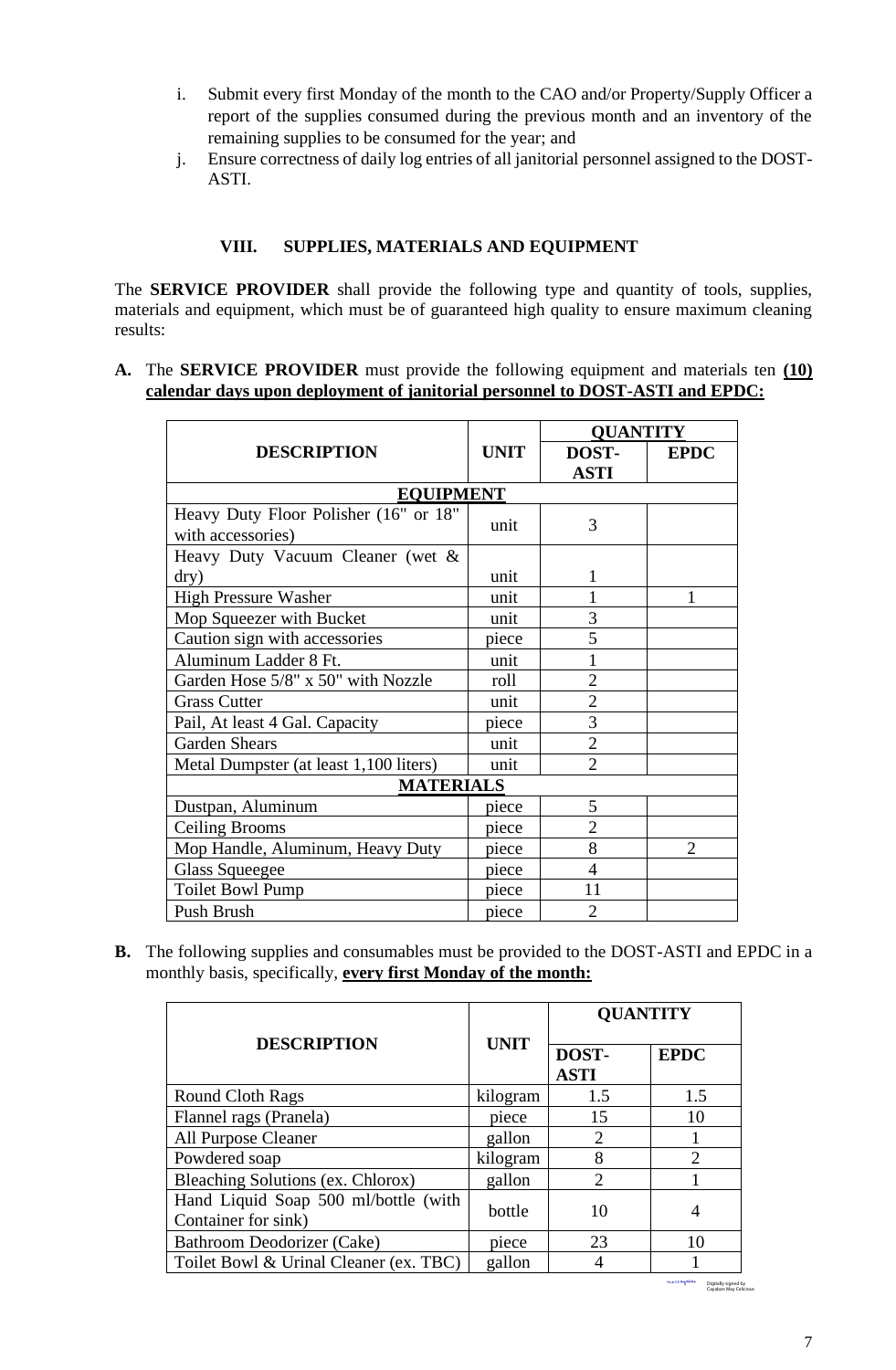| Furniture Polish 330ml per can        | can    | 5              |                |
|---------------------------------------|--------|----------------|----------------|
| <b>Emulsion Wax</b>                   | gallon | $\overline{4}$ |                |
| Garbage bag                           |        |                |                |
| (Biodegradable/Compostable),          | pack   | 9              | 12             |
| Large (1 pack = $10$ pcs)             |        |                |                |
| Garbage bag                           |        |                |                |
| (Biodegradable/Compostable),          | pack   | 9              |                |
| Medium (1 pack = $10 \text{pcs}$ )    |        |                |                |
| Garbage bag                           |        |                |                |
| (Biodegradable/Compostable),          | pack   | 8              |                |
| Small (1 pack = $10$ pcs)             |        |                |                |
| Liquid Plumber (Sosa), 250ml/bottle   | bottle | $\overline{0}$ |                |
| <b>Steel Wool</b>                     | piece  | 8              |                |
| Carpet Shampoo                        | gallon | $\overline{2}$ |                |
| <b>Carpet Stain Remover</b>           | gallon | $\overline{2}$ |                |
| Dishwashing Liquid                    | gallon | $\overline{2}$ |                |
| Scouring Pad / Hand Pad               | piece  | $\overline{4}$ | $\overline{2}$ |
| Sponge                                | piece  | $\overline{0}$ | 5              |
| Toilet Tissue Paper (12 rolls / pack) | pack   | 8              | 5              |

**C.** The following supplies and consumables must be provided to the DOST-ASTI in a quarterly basis and delivered **every 15th day of the first month of the quarter:**

|                                                                 |             | <b>QUANTITY</b>      |                |
|-----------------------------------------------------------------|-------------|----------------------|----------------|
| <b>DESCRIPTION</b>                                              | <b>UNIT</b> | DOST-<br><b>ASTI</b> | <b>EPDC</b>    |
| Hand Dustpan and Brush                                          | piece       | 2                    | $\overline{2}$ |
| Soft Broom                                                      | piece       | $\overline{4}$       | $\overline{2}$ |
| <b>Stick Broom</b>                                              | piece       | $\overline{2}$       | $\overline{2}$ |
| <b>Toilet Bowl Brush</b>                                        | piece       | 8                    | $\overline{2}$ |
| Disinfectant (Cleaner)                                          | gallon      | 8                    | $\overline{2}$ |
| Mop Head                                                        | piece       | 8                    | $\overline{2}$ |
| Floor Polishing Pad                                             | piece       | 5                    | 3              |
| Air Freshener, 300ml                                            | canister    | 8                    | 3              |
| Insecticide Spray, Odorless 500ml                               | canister    | $\overline{2}$       | 3              |
| <b>Hand Gloves</b>                                              | pair        | $\overline{4}$       | $\mathfrak{D}$ |
| <b>Stripping Pad</b>                                            | piece       | 5                    |                |
| Dust Grabber (Duster)                                           | piece       | $\overline{2}$       |                |
| Doormat, Rectangular<br>Shape<br>(for<br><b>Comfort Rooms</b> ) | piece       | 16                   | 10             |

The **SERVICE PROVIDER** shall hold the **CLIENT** free from any liability arising from loss or damage of such materials and equipment. Appropriate internal control on inventory management shall be implemented by the **SERVICE PROVIDER** and shall be audited by the **CLIENT's** authorized representatives.

#### **IX. OBLIGATIONS OF THE SERVICE PROVIDER TO ITS EMPLOYEES**

Aside from paying their employees the proper wages and benefits, the **SERVICE PROVIDER** shall:

A. Provide each Janitorial Personnel with at least two (2) sets of appropriate uniforms, protective gear, if necessary, and ensure that they shall always observe proper personnel hygiene and appear neat and clean. The **SERVICE PROVIDER** shall not deduct from the salary or claim from the janitor the cost of uniforms and IDs; Digitally signed by Cayaban May Celicious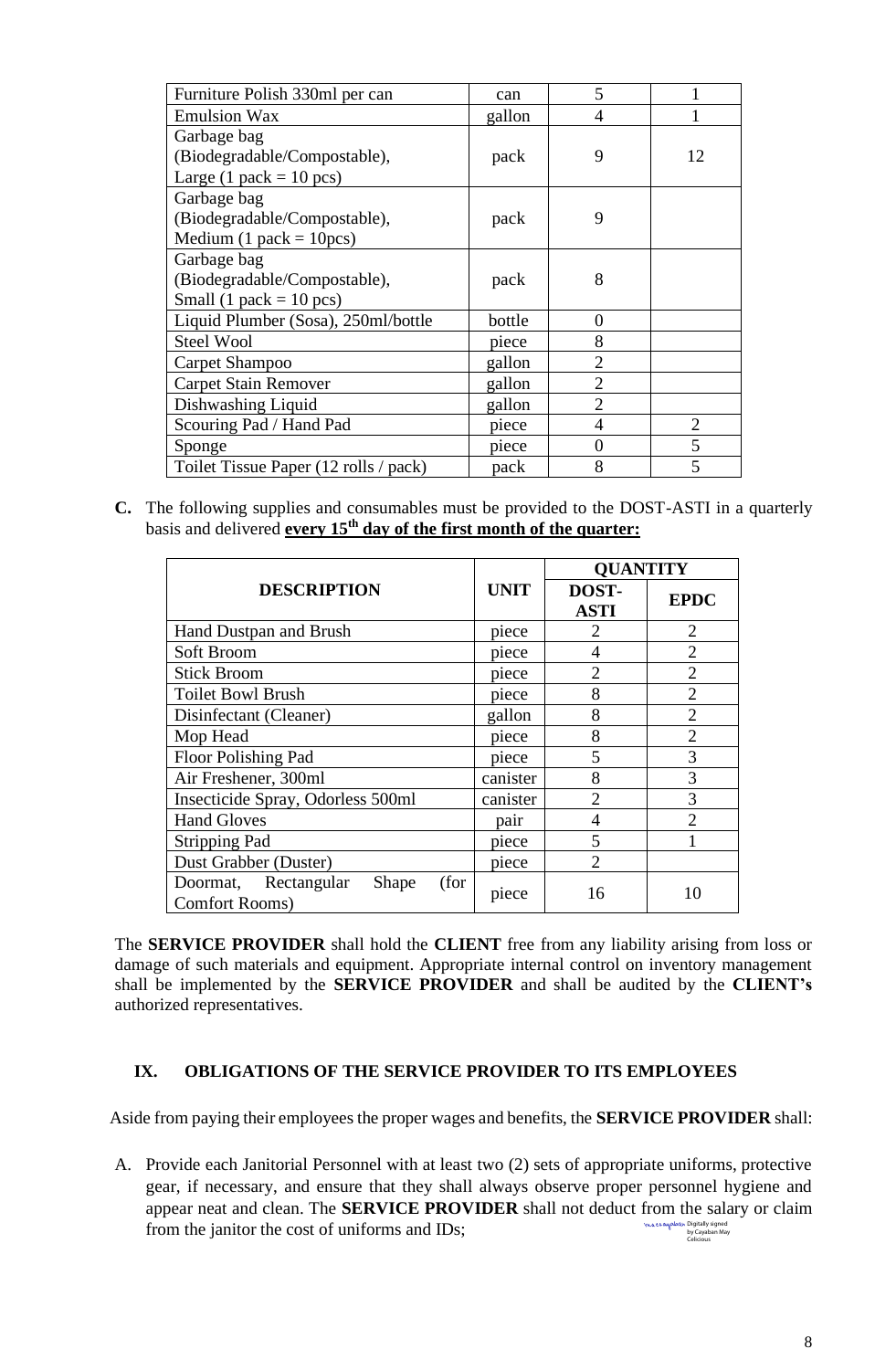- B. The **SERVICE PROVIDER** shall pay its personnel not less than the minimum wage ang other benefits mandated by law. The **SERVICE PROVIDER** shall provide the janitorial personnel their monthly pay slip containing the necessary information on it. The **SERVICE PROVIDER** shall comply with the laws governing labor standards and employee's compensation.
- C. Notify the janitorial personnel, at the time of hiring, as to the wages and working conditions under which they are employed, which shall include, but not be limited to, the following:
	- 1. The rate of wages payable;
	- 2. The method of calculation of wages;
	- 3. The periodicity of wage payment the hour, day and place of payment; and
	- 4. Any increase or change with respect to any of the foregoing items during the existence of the contract.
- D. Provide each janitor personnel with a copy of the manual operations/company rules and regulations of the **SERVICE PROVIDER** on the following:
	- 1. Recruitment of personnel;
	- 2. Salaries of personnel;
	- 3. Attendance / leave credits;
	- 4. Performance standards;
	- 5. Sanctions for violation(s) of company rules and regulations;
	- 6. Equipment of supplies; and
	- 7. Duties/functions/responsibilities of personnel.

### **X. OBLIGATIONS OF THE CLIENT**

A. The **CLIENT** will provide a storage area of all equipment, to be provided by the **SERVICE PROVIDER**, in carrying out its services. Said equipment cannot be pulled out from DOST-ASTI and EPDC at any time within the contract period.

#### **XI. TERMS OF PAYMENT**

A. Payment shall be made on a monthly basis for twelve (12) months subject to submission of billing statement and other supporting documents by the **SERVICE PROVIDER**. Services shall only be billed based on the actual services received by the **CLIENT**, hence, may be computed by a fraction of a month.

## **XII. ADDITIONAL REQUIREMENTS**

- A. The **SERVICE PROVIDER** shall submit the following, within fifteen (15) days upon issuance of the Notice to Proceed (NTP), valid upon submission:
	- 1. Photo of Janitorial uniform or workwear;
	- 2. Janitorial personnel's resume;
	- 3. Transcript of Record;
	- 4. Medical Certificate/Clearance (Must be valid for one (1) year or before the deadline for the submission and receipt of offers, preferably issued this year);
	- 5. Drug Test Result (Must be valid for one (1) year or before the deadline for the submission and receipt of offers, preferably issued this year); Digitally signed by Cayaban May Celicious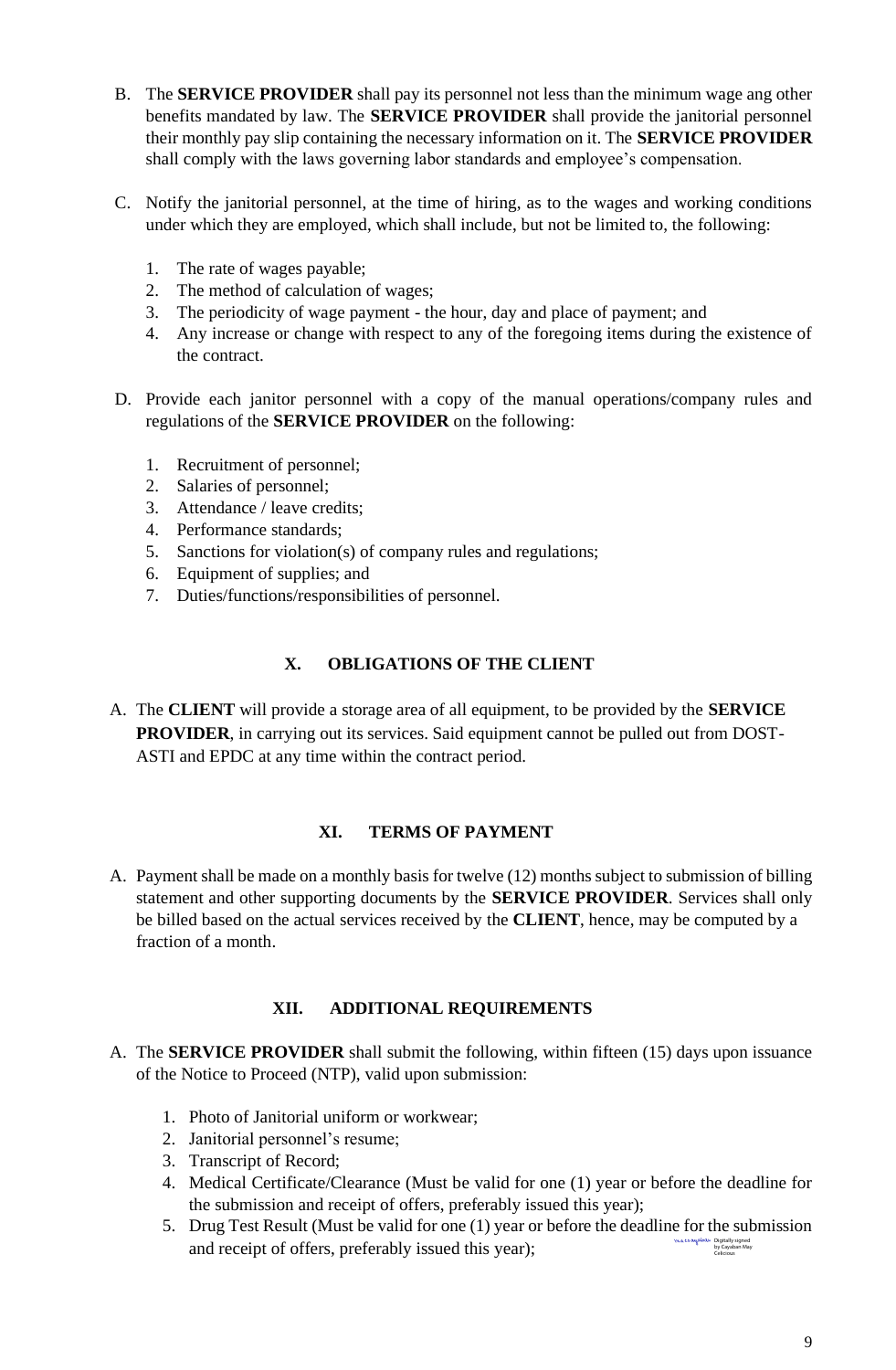- 6. Police and NBI Clearances (Mustbe valid for one (1) year or before the deadline for the submission and receipt of offers, preferably issued this year)
- B. In the event that the winning bidder is the current **SERVICE PROVIDER,** and the same janitorial staff are assigned, submission of the said requirements are no longer required.

### **XIII. OTHER MATTERS**

- A. The **SERVICE PROVIDER** shall furnish the **CLIENT** with a valid and sufficient Performance Bond in accordance with the rules set forth under Government Procurement Reform Act (R.A No. 9184) and its 2016 revised IRR.
- B. Should there be any wage or mandated benefit (i.e., SSS, PAG-IBIG and PHILHEALTH) increase in favor of the assigned janitorial personnel subsequent to the execution of the Contract pursuant to a Law, Executive Order, Decree or Wage Order, the **SERVICE PROVIDER** must inform the **CLIENT** in writing of the wage increase to allow the latter to undertake the appropriate measures to address the same before its implementation, subject to the accounting and auditing rules and regulations and upon showing actual payment made to their employees.
- C. The **SERVICE PROVIDER** shall furnish the **CLIENT** the monthly billing, together with copies of payroll, remittances (with official receipt of SSS, PAG-IBIG and PHILHEALTH) and other state insurance fund contributions for all janitorial personnel assigned, every 15th of the month. Should the **SERVICE PROVIDER** fail to comply, the **CLIENT** shall withhold the payment for the current month until the latter shall have complied with subject requirement.
- D. It is expressly understood that no employee-employer relationship exists between the parties of their employees, representatives and agents. The **CLIENT** shall not be responsible for any claims for general injury, including death sustained by the janitorial personnel or any third person arising out of or during the performance of the functions of the janitors pursuant to this contract.
- E. The **SERVICE PROVIDER** shall be responsible for any loss or damage that may be incurred by its janitorial personnel. The **CLIENT** may suspend or withhold whatever contract payments may be due the **SERVICE PROVIDER** should they fail to pay such losses or damages within fifteen (15) days from the date of notice, or until such loss or damage shall have been duly paid, restituted or repaired by the **SERVICE PROVIDER**, or go after the Performance Bond set forth in this Agreement. Likewise, the **CLIENT** has the option to demand payment for the replacement value of the lost properties, or its replacement by another at least substantially in the same condition as the former.
- F. The **SERVICE PROVIDER** shall maintain effective discipline and full control and supervision over the janitorial personnel assigned under this Agreement, as well as the manner of performance of their duties. However, the **SERVICE PROVIDER** binds itself to cause the implementation and enforcement of all rules, regulations or directives that the **CLIENT** may issue concerning the conduct of said janitorial personnel.
- G. The **SERVICE PROVIDER** and its janitorial personnel shall undergo periodic performance evaluation which shall serve as the basis of continuation of its services.
- H. The **SERVICE PROVIDER** shall provide two (2) units, one (1) for DOST-ASTI and one (1) for EPDC, of official cellphone with load allowance for the janitorial personnel assigned to be used for official business only. Digitally signed by Cayaban May Celicious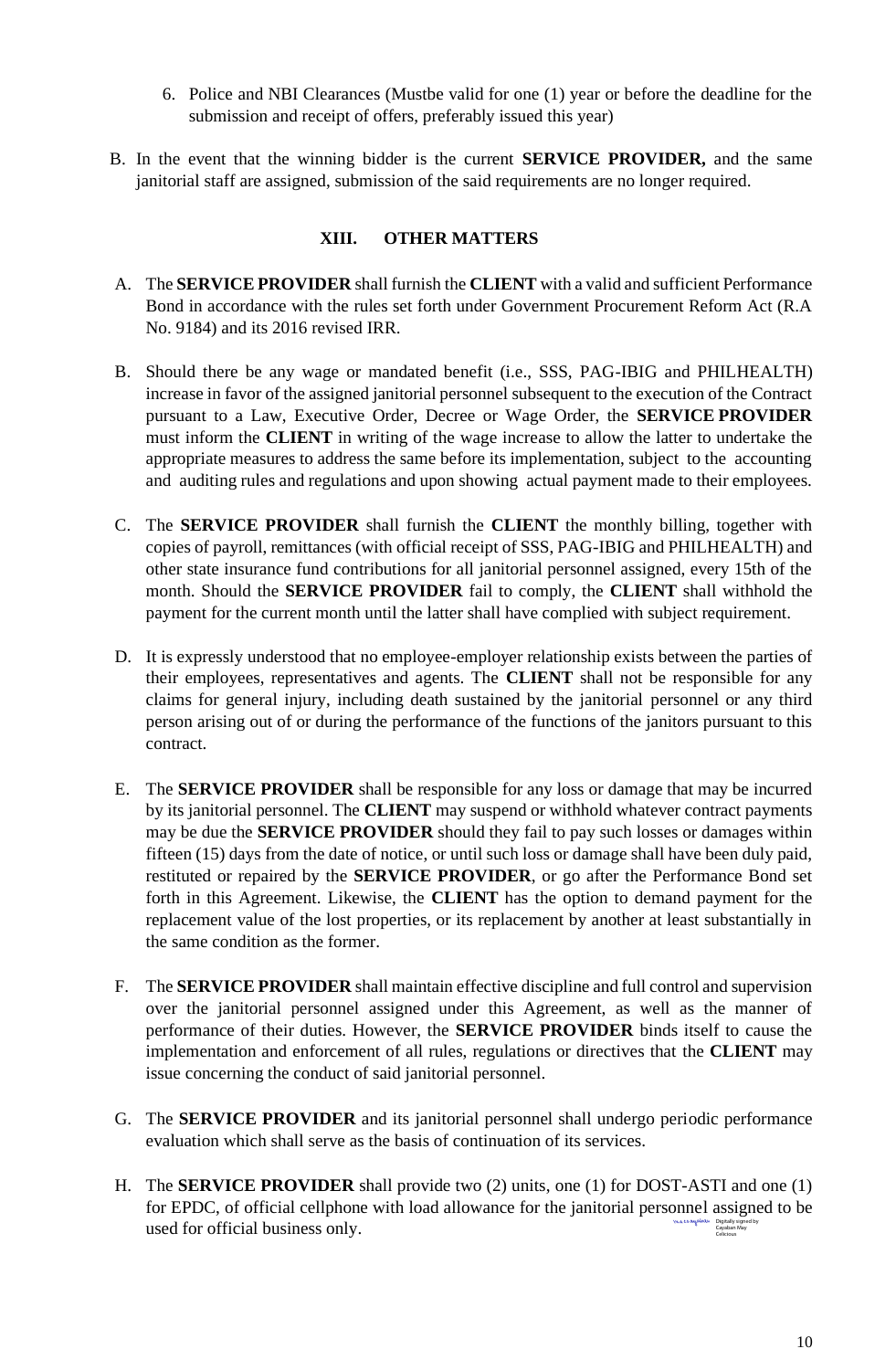- I. Extension of Contract is subject to the provisions of R.A. No. 9184 and its 2016 revised IRR. The extended term shall automatically terminate upon effectivity of a new contract.
- J. The **SERVICE PROVIDER** agrees that the **CLIENT**, through Property and Supply Section, reserves the right to screen and accept or deny the deployment of any personnel recommended by the **SERVICE PROVIDER**.

### **XIV. NOTES**

- A. Should there be any discrepancy with the technical requirements stipulated herein and the Terms of Reference, requirement/s provided for in the former shall govern.
- B. Any other term, condition or provision not stipulated in this document will be covered by a separate agreement as proposed and agreed upon by the **CLIENT** and the **SERVICE PROVIDER**.
- C. The **SERVICE PROVIDER** must comply with all specifications contained in this PR, TOR and supplemental bid bulletin, if any.

by:

The **CLIENT** has the right to screen applicants and choose the personnel to be assigned.

### **ADVANCED SCIENCE AND TECHNOLOGY INSTITUTE**

**TRIPLE 7 MANPOWER SERVICES, INC.**

by:

**FRANZ A. DE LEON, Ph.D.** Director, DOST-ASTI

**LAMBERTO G. MERCADO** President

 **\_\_\_\_\_\_\_\_\_\_\_\_\_\_\_\_\_\_\_\_\_\_\_\_\_\_\_\_\_\_\_\_**

#### **SIGNED IN THE PRESENCE OF**

Digitally signed by Cayaban May Celicious Date: 2022.01.13 11:32:04 +08'0 **MAY C. CAYABAN** Chief Administrative Officer Digitally signed by Gilla Mary Drol Dee Quijano Date: 2022.01.12 18:45:01 +08'00'  $\sqrt{1}$ 

#### **CERTIFIED FUNDS AVAILABLE**



Digitally signed by Gay Concepcion S. Bugagao

**GAY CONCEPCION S. BUGAGAO**

Accountant III

ORS No. 011011012022-01-000032 Date: January 14, 2022 PHP 2,035,787.88